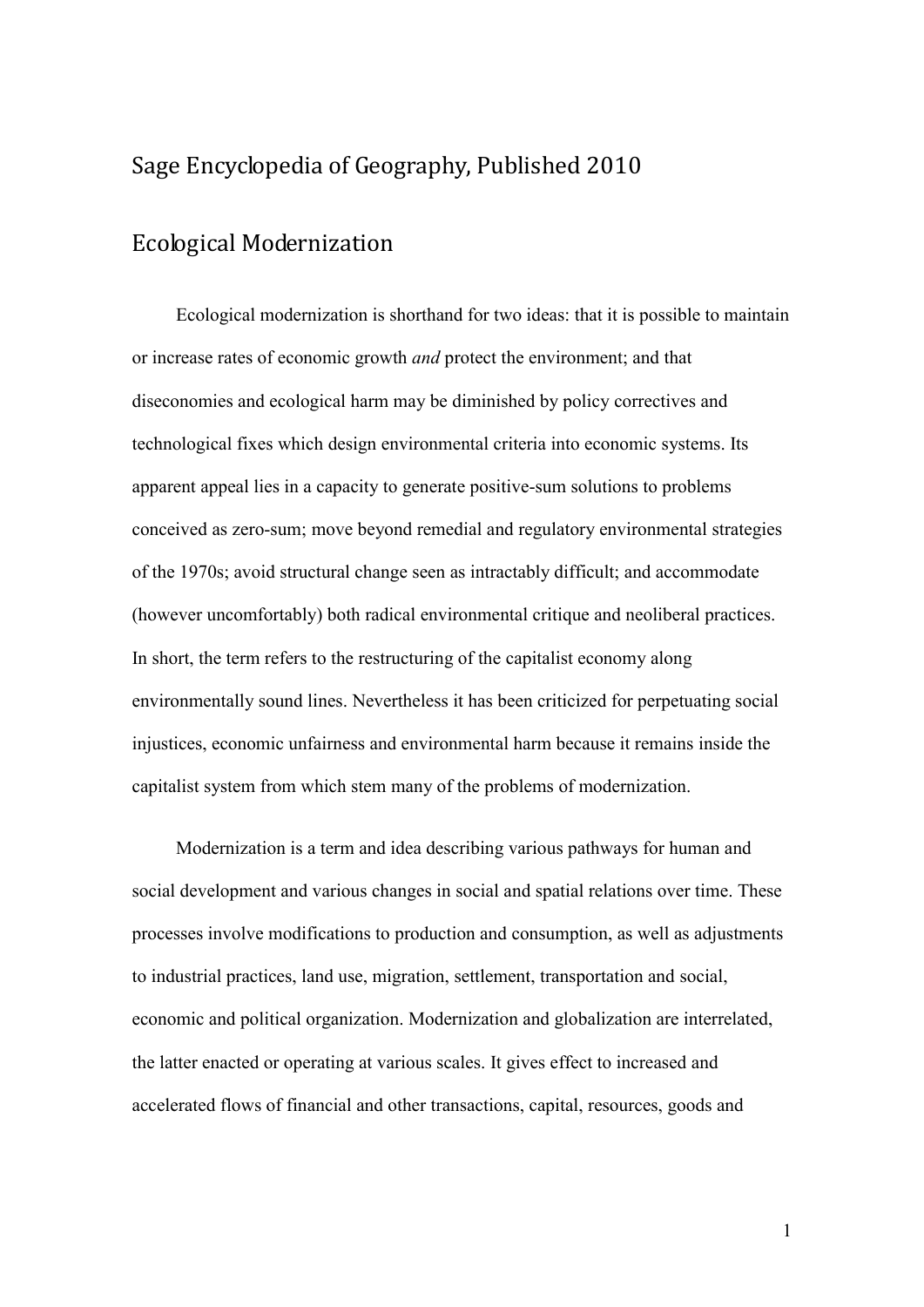services, ideas, people or communications. These flows are unevenly distributed, with varying consequences, both positive and negative.

Concerns about the harmful effects of modernization and globalization have given rise to diverse environmental values. Emphasis is sometimes placed on the intrinsic or essential worth of nature or the environment. Sometimes the instrumental or practical worth of such entities for human needs and desires is stressed. On balance, however, whether environmental values exist from self-interest or selflessness, they prompt calls for nature or the environment to be better conserved and managed given the growth and globalization of modernization's damaging effects. Among such effects are poverty, malnutrition and ill-health, excessive consumption and the unfair distribution of goods and services, anthropogenic or human-induced climate change, and habitat and species loss. Such loss occurs across all habitat types at all latitudes and arises from inappropriate forms of urbanization, primary and secondary production and other human activities, and from the pollution of the environment with hazardous substances.

Sustainable development is one prominent response to such effects, gaining rapid authority in international governmental circles from the mid 1980s via work by the World Commission on Environment and Development. The WCED described sustainable development as development that meets the needs of the present without compromising the ability of future generations to meet their own needs, stressing the crucial need to ease poverty and work within social and technological limits. The idea began to displace established, if controversial, agenda that questioned unfettered economic growth (market capitalism), and sought to promote sufficiency and a steadystate approach. Among the chief advocates of such economic reform, Herman Daly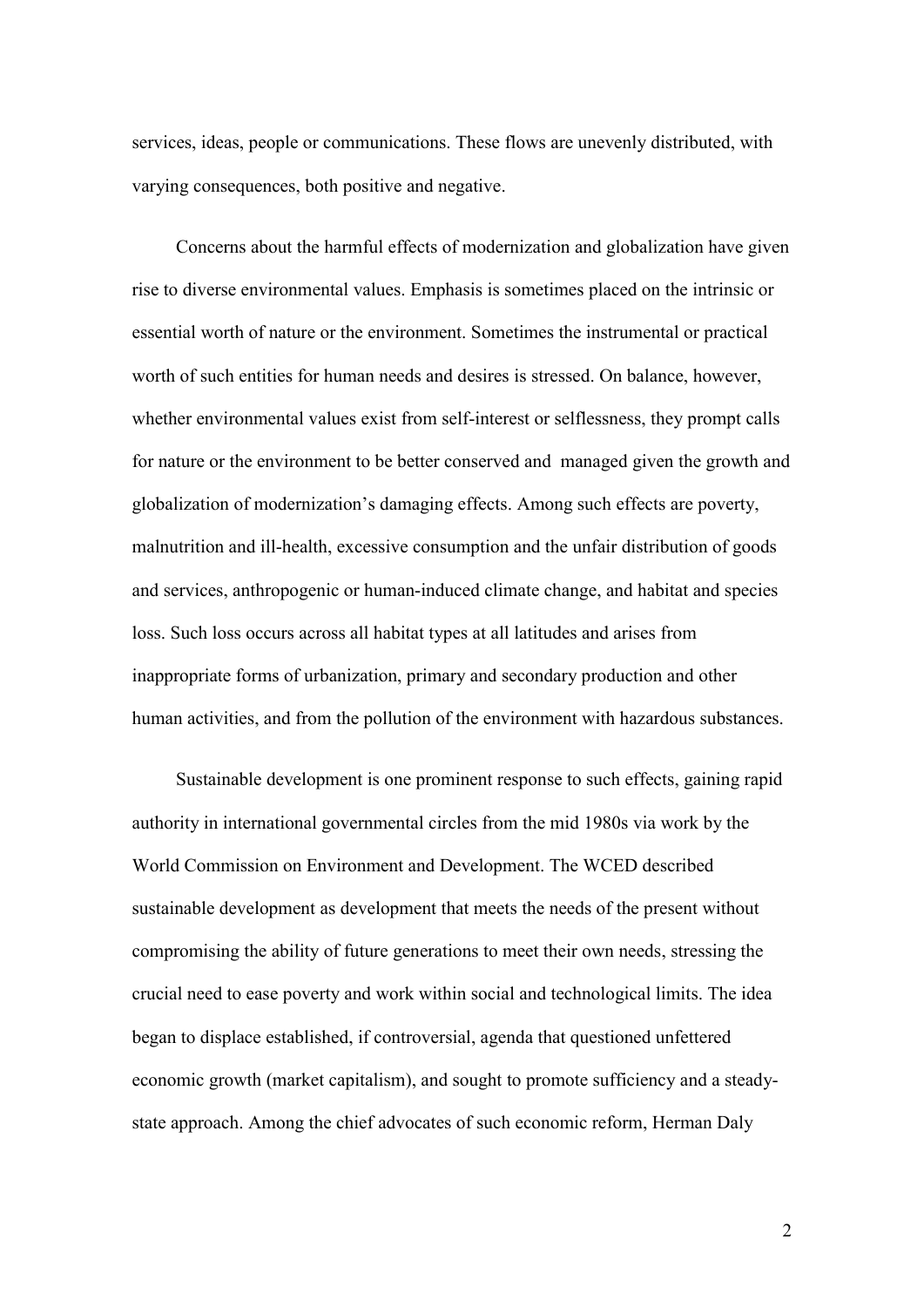suggested that the modern 'evils of growthmania' – a prevailing attitude that there is no such thing as enough – cause social injustice, economic malfunction and environmental harm.

Conversely, members of the WCED proposed that human development needs could be met *within* existing economic systems. This idea was entrenched via major United Nations' conferences on environment and development, which gave rise to *Agenda 21* in 1992 and *Action 21* in 2002. Mol and Sonnenfeld suggest that these international events served to *codify* how changes to economic, social and environmental relations could be undertaken *inside* modernization and globalization processes.

The simultaneous rise of neoliberal forms of governance during the same period goes some way to explain the success of this codification and its use in government policy. Neoliberalism, like sustainable development, is informed by challenging questions about how to live that are linked to social, economic and ecological values and systems. Neoliberalism includes a range of philosophical and practical developments of the traditional classical liberal agenda. Classical liberals argue that no other liberties are possible without a guarantee that benefits will flow from property and freedom of contract, hence their backing of *laissez faire* capitalism and the unregulated exercise of choice in the market. For social liberals, social equality is more important than economic freedom, and although the latter remains important to them, they argue that markets must meet the basic needs of all, including their social, political and economic goals.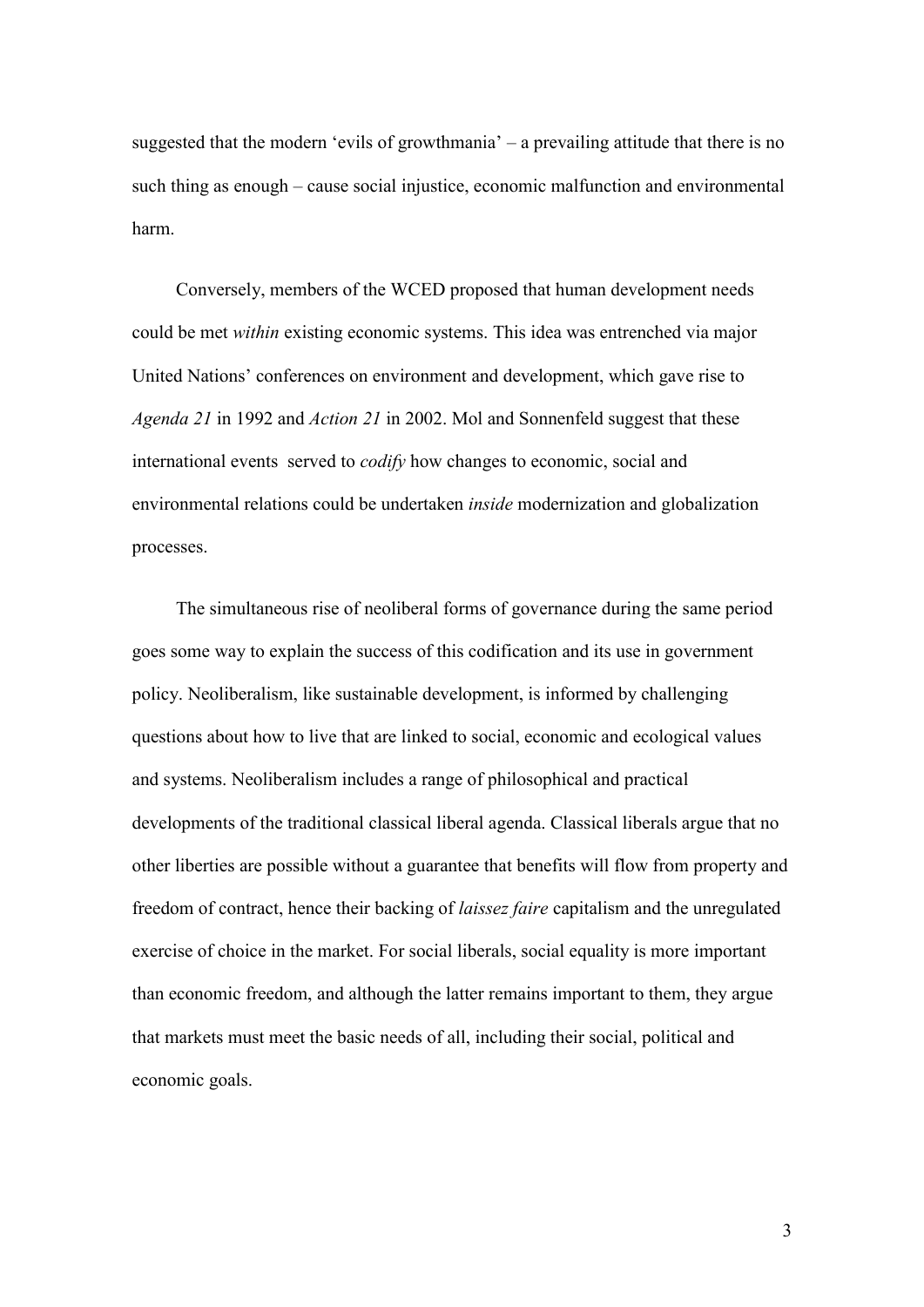Neoliberalism has several variants but these hold in common the following: fiscal restraint to create surplus budgets; free trade; privatization of publicly owned goods, services and infrastructure; legal security for property rights; minimal government intervention; and deregulation of labour and financial markets, and (by extension) of laws and rules for environmental management. Like sustainable development, neoliberalism has profoundly affected general understandings of the conception of society, the place of the citizen, and the role of government. Among these new understandings is the idea of responsible autonomy; that citizens are accountable, dependable, and conscientious, act in their own (enlightened) self-interest, and do not depend on government for their welfare.

Given its apparent accord with neoliberalism and capacity to shore up 'business as usual', the rapidity with which sustainable development was mobilized in national and international systems of governance is not surprising; it has served, intentionally or otherwise, to protect vested interests and the *status quo*. While criticism of the concept has been trenchant, it remains remarkably resilient and continues to have widespread influence. Under the influence of neoliberalism, for some sustainable development represents the 'greening' of modernization, and has given rise to ecological modernization theory or EMT.

Much of the work on EMT originates from Germany, the Netherlands, and the United Kingdom, with empirical studies emanating from other parts of Europe and North America; Australians have also been instrumental in advancing significant work in the field.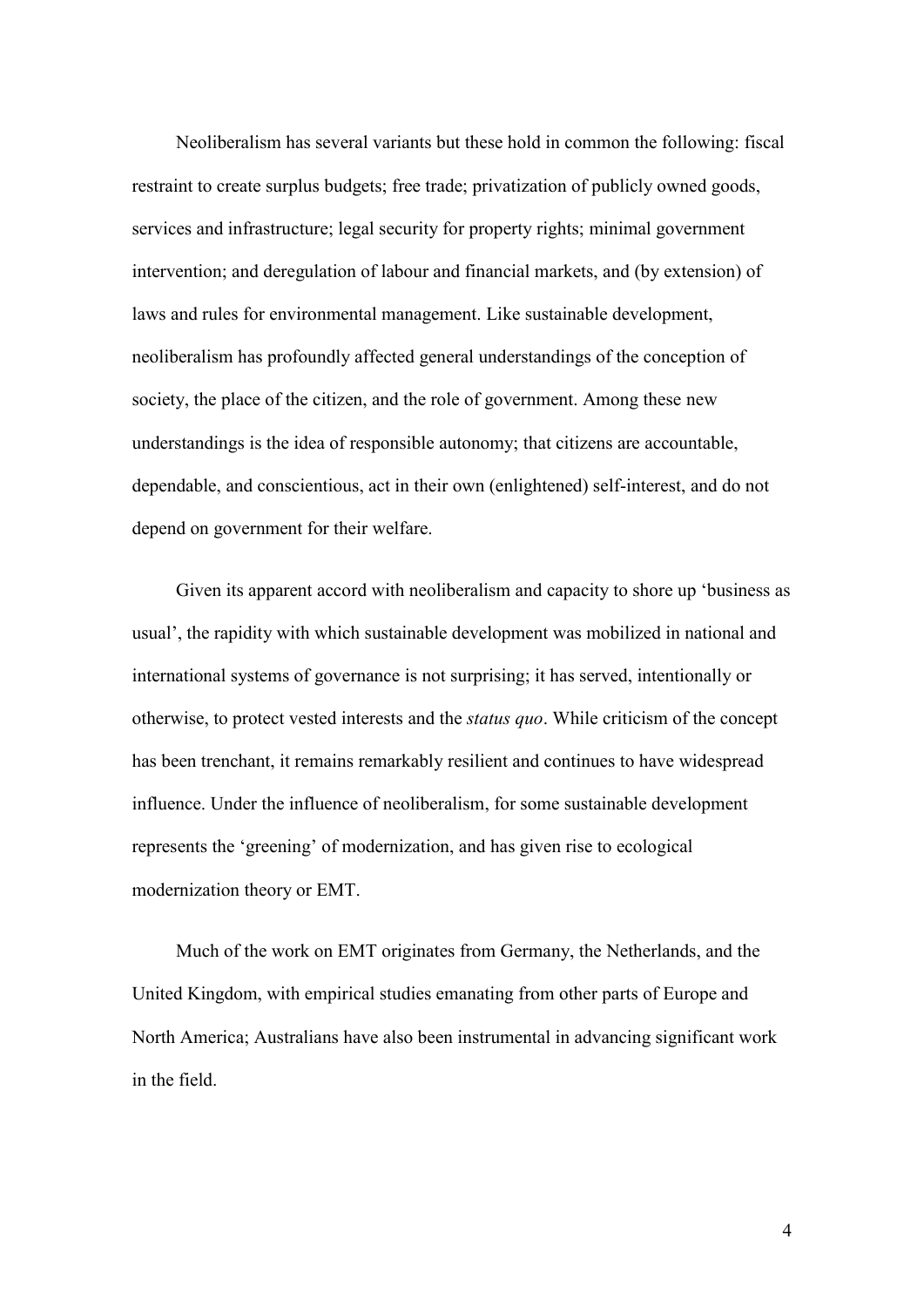Chronological, national and theoretical divergence is inherent to EMT, but there are a number of identifiable stages to it. Initially, EMT was championed by the Germany sociologists Joseph Huber and Martin Jänicke. Huber's sought to justify a shift from sufficiency to efficiency, and to explain the how technological innovations could help environmental reform, particularly in industrial production, especially if the free market were enabled and bureaucratic strictures to its rationality removed. Jänicke's early work, focused on environmental policy, also emphasized what Hajer later described as a *techno-corporatist* form of ecological modernization centred on industrial ecology, and economic and technological efficiency.

Numerous critiques of such techno-corporatist works exist, many by those who earlier had promulgated ideas about sufficiency, or by those otherwise deemed politically 'red-green', or by those seeking to refine EMT from 'inside'. Mol and Spaargaren are among the last group, and they argue that critiques of capitalism have been important in improving EMT, having generated at least three new insights. The first is that capitalism is responsive to environmental change. The second is that environmentally sound production and consumption are possible and but require diverse and targeted environmental reforms. The last stems from an assertion that all chief alternatives to the existing economic order are infeasible, and assumes the necessity of transforming free market capitalism while protecting society's sustenance base; sustainable development recast.

A second identifiable stage in EMT produced work focused more on institutional and cultural dynamics of ecological modernization and on national and comparative studies of industrial production. Hajer describes this stage as *reflexive* ecological

5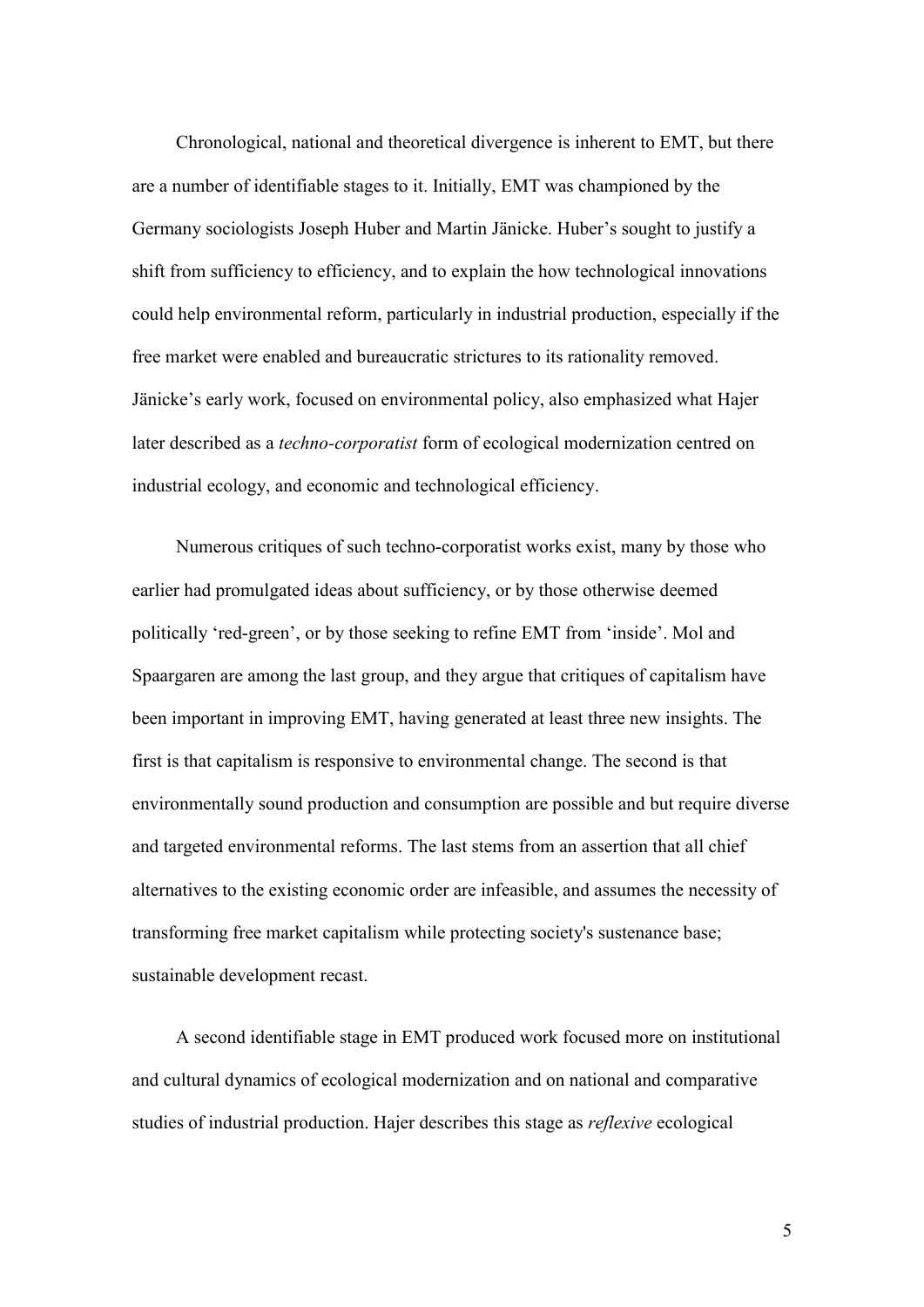modernization. His work, an early example of the empirical testing of ecological modernization through policy processes, maps a shift in EMT's focus *away from* understandings of nature as a free good and sink to a public good and resource; and *towards* anticipatory techniques of environmental policy making, new roles for science in policy, new legislative and regulatory frameworks emphasizing risk and uncertainty.

Work theorizing the inherent risk of life, and of the uncertainty that typifies it, emerged at the same time as that on ecological modernization. Ulrich Beck was among the first to posit that ours is a risk society, involving a shift from modernization as the quest for wealth using industrialization to master external threats (often sourced in the environment) to modernization as a way to manage the inherent dangers of those very processes of industrialization. A consequence of this shift is that modern environmental risks are understood to be globally democratic insofar as the uncertain effects of threats such as climate change, pesticide residue or epidemic diseases do not (fully) recognize class differences, and therefore such differences are not able to explain the distribution of risk among the population.

Beck later developed these ideas as reflexive modernization, in which some commentators now position ecological modernization. He argued that modernization actually and paradoxically dissolves the foundations of modern industrial society, a crucial point which highlights the inadequacy of the central institutions of that society to deal with the ecological crisis using existing means; these institutions are, then, both flawed and incomplete. For scholars such as Hajer, who posits a new reflexive ecological modernization, the challenge now lies in finding new institutional arrangements and in correcting the bias that favours particular forms of economic and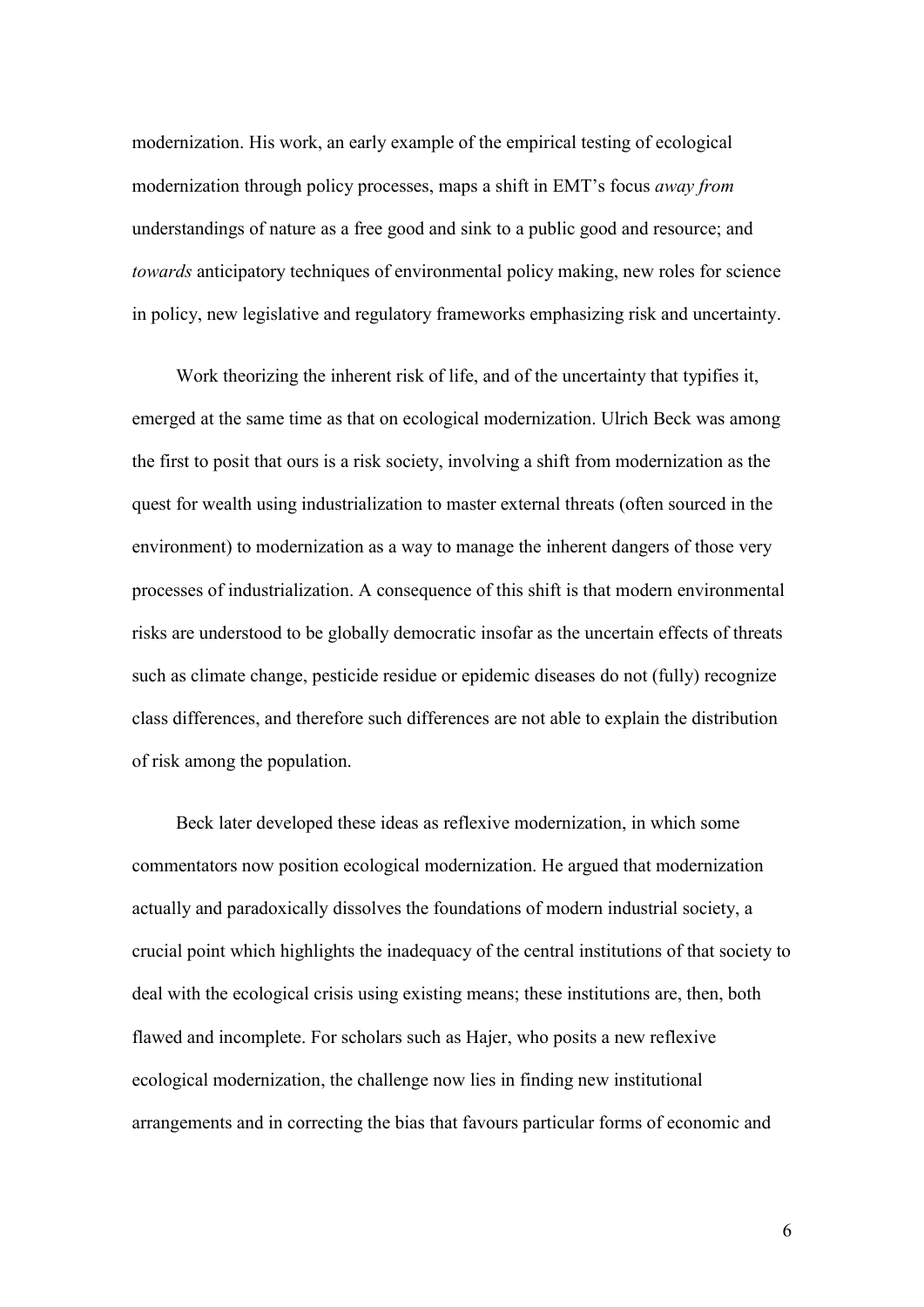scientific knowledge and practice that have proven destructive and incapable of

addressing such tendencies. This challenge is pressing.

Elaine Stratford

Further Readings

- Amin, A. (2002). Spatialities of globalisation. *Environment and Planning A, 34*(3), 385- 399.
- Beck, U. (1992). *Risk Society. Towards a New Modernity*, trans M. Ritter, London: Sage.
- Bernstein, H. (1971). Modernization theory and the sociological study of development. *Journal of Development Studies, 7*(2), 141 - 160.
- Bridge, G. (2008). Environmental economic geography: A sympathetic critique. *Geoforum, 39*(1), 76-81.
- Buttel, F. H. (2000). Ecological modernization as social theory. *Geoforum, 31*(1), 57- 65.
- Christoff, P. (1996). Ecological Modernisation, Ecological Modernities. *Environmental Politics, 5*, 476 - 500.
- Daly, H. (1977). *The Steady State Economy: Toward a political economy of biophysical equilibrium and moral growth*. San Francisco: W. H. Freeman and Company.
- Davidson, J. (2000). Sustainable Development: Business As Usual or a New Way of Living? *Environmental Ethics, 22*(1), 25-42.
- Dietz, T., Fitzgerald, A., & Shwom, R. ( 2005). Environmental Values. *Annual Review of Environment and Resources, 30*, 335-372.
- Doyle, T. (1998). Sustainable development and Agenda 21: The secular bible of global free markets and pluralist democracy. *Third World Quarterly, 19*(4), 771-786.
- Dryzek, J. (1997). *The Politics of the Earth: Environmental Discourses*. Oxford: Oxford University Press.
- Hajer, M. (1995). *The Politics of Environmental Discourse: Ecological Modernisation and the Policy Process*. Oxford: Clarendon Press.
- Harvey, D. (1989). *The Condition of Postmodernity*. Cambridge, MA and Oxford, UK: Blackwell.
- Huber, J. (2000). Towards industrial ecology: sustainable development as a concept of ecological modernization. *Journal of Environmental Policy and Planning, 2*(4), 269-285.
- Jänicke, M., Mönch, H., Ranneberg, T., & Simonis, U. (1989). Economic structure and environmental impacts: East-west comparisons. *The Environmentalist, 9*(3), 171-183.
- Langhelle, O. (2000, 1-5 August). *Why Ecological Modernisation and Sustainable Development Should Not Be conflated: Ecomodernisation as a strategy for resolving developmental conflicts.* Paper presented at the IPSA XVIII World Congress, Quebec.